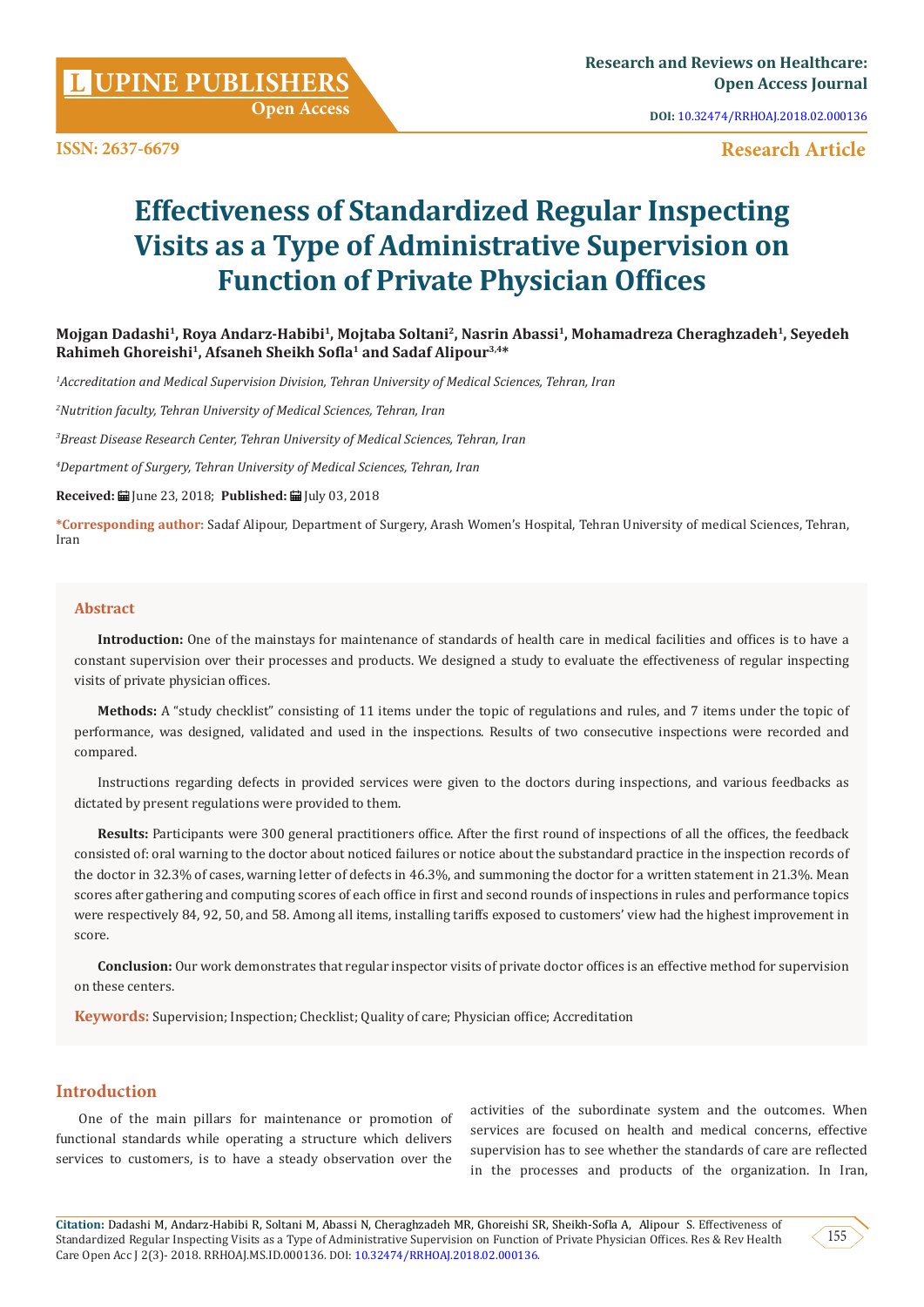healthcare services and medical education have been integrated under the Ministry of Health and Medical Education; and every university of medical sciences, besides its teaching role for students of all medical fields, has to manage the distribution and quality of health services supplied in a defined geographical area. As in other universities, the Vice Chancellorship for clinical administration (VCCA) of Tehran University of medical sciences (TUMS) ensures the responsibility of administering high-quality medical services in its supervised region. In order to follow this duty, a consistent program for inspecting any establishment that provides medical services has been settled in the VCCA of TUMS (VCCAT). Since human workforce and public budget is being used for executing supervision and inspection plans, and because this program aims to prevent substandard illicit, or illegal work, as well as improve quality of care and reach the excellence in the area, the efficacy of the program had to be assessed. Doctors' private offices are among the centers that are checked at defined intervals in this program. We designed a study to evaluate the outcome of these inspections.

#### **Materials and Methods**

As per de present program in the VCCAT, inspector visits of the doctors' offices take place biannually, and several items are evaluated through a standardized checklist. Normally, at the time of inspection, instructions about defects in standard service and needed improvements are given to the doctor or other staff in the office, while results of the visit are presented to the relevant directors in the VCCAT, where appropriate reaction plans are taken, based on circumstances of the office and the country law. These might consist of oral advice to the doctor about noticed failures, notice about the substandard practice in the inspection records of the doctor in the VCCAT, feedback letter mentioning defects seen during the inspection and warning about rapid corrections, or calling up the doctor to the VCCAT for a written statement about the flaws. In some distinct conditions, the doctor is referred to judicial authorities. In this cross-sectional study, we planned to measure the outcome of these inspections and interventions on general practitioners working in private offices. Assuming an increase in total index of about 49%, the error value and type 1 error of 5%, the total sample size by Cochran formula (for limited population) was 278 private offices; and 300 offices were entered in the study in order to compensate for the possible loss of data due to exclusion of some offices during the study. Random stratified sampling was used for entering the offices in the study. Criteria for offices of general practitioners to be included in the study consisted of practice of less than 15 years in the office by the same doctor, and comprising an injection and wound dressing unit. Exclusion criteria included offices who had a long documented reputation of very qualified work, and those with a history of precedent violation of office rules with referral to judicial authorities.

In order to compare the results of 2 consecutive visits, we prepared a semi-structured "study checklist" (Figure 1) out of the standard "present checklist"- that is, the checklist that was used in

routine inspections before the study- with closed questions, the former included the most important and measurable indicators out of the latter, as well as general characteristics of the office. Validity of the study checklist was checked by content validity: The present checklist was assessed by 40 acknowledged inspectors, expert nurses and medical doctors of the VCCAT and 18 items of the checklist were approved for the study checklist. These consisted of 11 items under the topic of regulations and rules, and 7 items under the topic of performance. Regarding the yes/no questions in the study checklist, a score of 0 or 1 was given to each entry. On the other side, each indicator was assigned a weight from 1 to 100 according to the degree of importance of the issue.

|                      | Type of office: <i>individual office</i> $\bigcirc$ <i>doctors' complex</i> $\bigcirc$                |                     |
|----------------------|-------------------------------------------------------------------------------------------------------|---------------------|
|                      |                                                                                                       |                     |
|                      |                                                                                                       |                     |
|                      | Feedback: Written warning $\bigcirc$ Summoning $\bigcirc$ Referral to judicial authorities $\bigcirc$ |                     |
|                      | Topic Item                                                                                            | 1st visit 2nd visit |
|                      | Independent office board                                                                              |                     |
|                      | Superfluous office boards                                                                             |                     |
|                      | Valid office license                                                                                  |                     |
|                      | Mounted office license                                                                                |                     |
|                      | Illegal titles on office board or prescription sheet                                                  |                     |
|                      | Visible tariffs                                                                                       |                     |
|                      | Observance of tariffs                                                                                 |                     |
| Regulation and rules | In-common prescription sheet                                                                          |                     |
|                      | Acts of illegal practice                                                                              |                     |
|                      | Illegal advertising                                                                                   |                     |
|                      | Employing unauthorized people                                                                         |                     |
|                      | Resuscitation set and emergency drugs                                                                 |                     |
|                      | Out of date drugs                                                                                     |                     |
|                      | Standard sterilization of packs                                                                       |                     |
| Performance          | Autoclaye B                                                                                           |                     |
|                      | Standard waste disposal                                                                               |                     |
|                      | Registering patients in injection unit<br>License for injection and wound dressing                    |                     |
|                      |                                                                                                       |                     |

The interval between the first and second visits was 6 months for each office. Inspections were performed by expert inspectors of the VCCAT and study checklists were completed by them. Scores of all visits were calculated regarding grades and weights of questions, then scores of each item and each topic as well as the final score of consecutive inspections for each office were compared. Results were analyzed via SPSS version 9. Baseline characteristics were presented as medians, means and standard deviation for quantitative variables and percentages/counts for discrete parameters, and T-test was used for analytical statistics. P-value <0.05 was considered significant.

### **Results**

In this study, participants consisted of 300 offices from general practitioners. From these, 138 (46%) worked in individual offices, and 62 (54%) were in doctor office complexes (buildings dedicated to doctors' offices, comprising between 3 to any number of offices). As for the sex distribution, 80% of doctors in the included offices of the geographical area were men, and 20% were women. After the

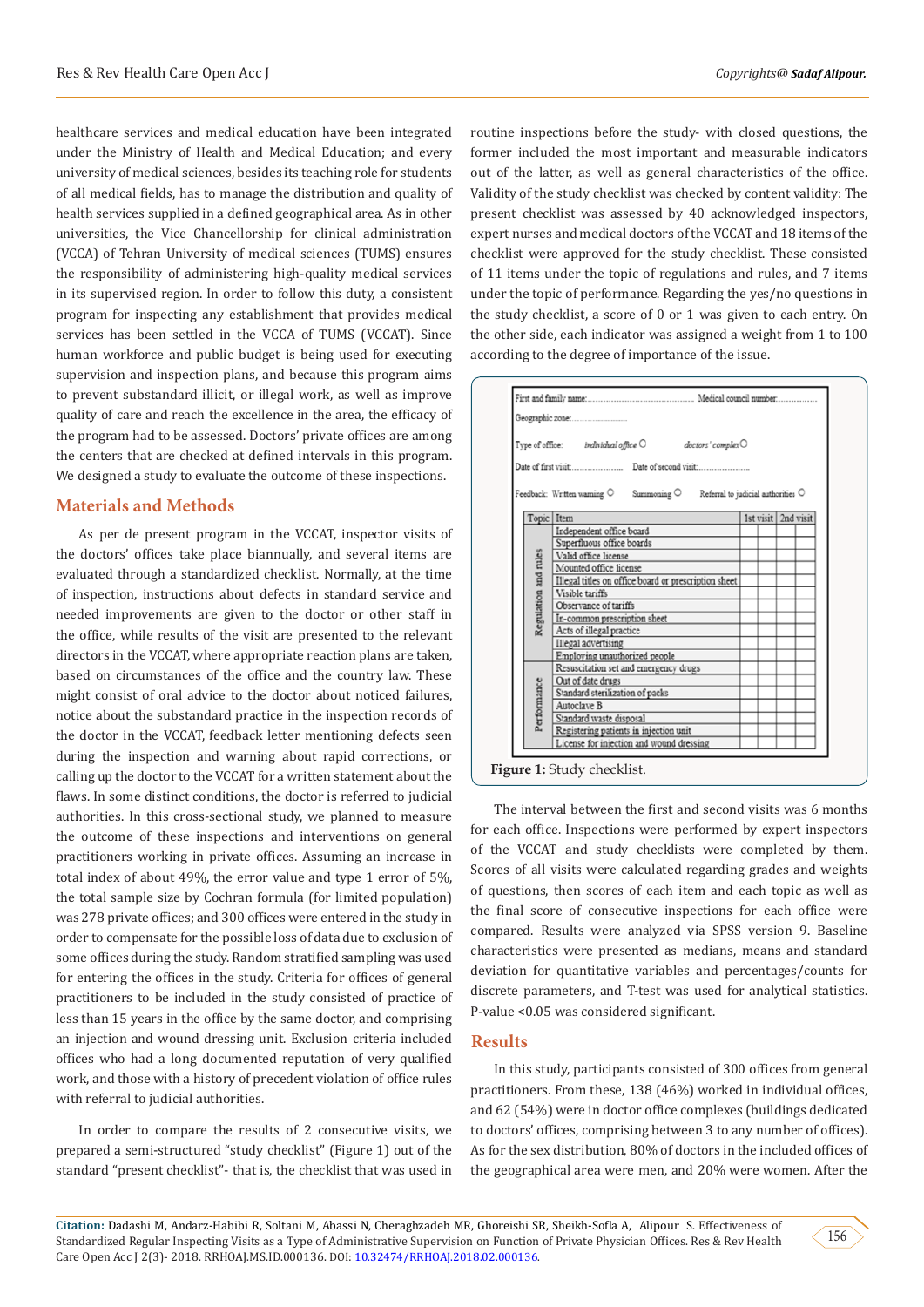first round of inspections of all the offices, the feedback of the VCCAT consisted of: oral warning to the doctor about noticed failures or notice about the substandard practice in the inspection records of the doctor in 32.3% of cases, warning letter of defects in 46.3%, **Table 1:** Mean scores in all items in first and second rounds of inspections.

and summoning the doctor for a written statement in 21.3%. Mean scores after gathering and computing scores of each office in first and second rounds of inspections in rules and performance topics are demonstrated in Table 1.

| <b>Topic</b>             | Item                                                    | $1st$ visit | $2nd$ visit | <b>Amount of Percent</b><br>change | P value          |
|--------------------------|---------------------------------------------------------|-------------|-------------|------------------------------------|------------------|
| Regulation and rules     | Independent office board                                | 0.93        | 0.97        | 0.04                               | 0.011            |
|                          | Superfluous office boards*                              | 0.93        | 0.96        | $-0.03$                            | 0.02             |
|                          | Valid office license                                    | 0.88        | 0.97        | 0.09                               | $\mathbf{0}$     |
|                          | Mounted office license                                  | 0.87        | 0.97        | 0.1                                | 0.037            |
|                          | Illegal titles on office board or<br>prescription sheet | 0.61        | 0.79        | $-0.18$                            | $\overline{0}$   |
|                          | Visible tariffs                                         | 0.46        | 0.75        | 0.29                               | $\mathbf{0}$     |
|                          | Observance of tariffs                                   | 0.97        | 0.97        | $\mathbf{0}$                       | $\mathbf{1}$     |
|                          | In-common prescription sheet                            | 0.82        | 0.9         | 0.08                               | $\mathbf{0}$     |
|                          | Acts of illegal practice                                | 0.83        | 0.87        | 0.04                               | 0.058            |
|                          | Illegal advertising*                                    | 0.69        | 0.82        | $-0.13$                            | $\overline{0}$   |
|                          | Employing unauthorized people*                          | 0.96        | 0.97        | $-0.01$                            | 0.406            |
|                          | Total                                                   | 0.84        | 0.92        | 0.08                               | $\mathbf{0}$     |
| Performance              | Resuscitation set and emergency<br>drugs                | 0.74        | 0.85        | 0.11                               | $\overline{0}$   |
|                          | Out of date drugs*                                      | 0.8         | 0.85        | $-0.05$                            | 0.066            |
|                          | Standard sterilization of packs                         | 0.56        | 0.62        | 0.06                               | $\overline{0}$   |
|                          | Autoclave B                                             | 0.18        | 0.24        | 0.06                               | $\boldsymbol{0}$ |
|                          | Standard waste disposal                                 | 0.63        | 0.7         | 0.07                               | $\mathbf{0}$     |
|                          | Registering patients in injection unit                  | 0.33        | 0.52        | 0.19                               | $\mathbf{0}$     |
|                          | License for injection and wound<br>dressing             | 0.04        | 0.15        | 0.11                               | $\mathbf{0}$     |
|                          | Total                                                   | 0.5         | 0.58        | 0.08                               | $\mathbf{0}$     |
| Overall inspection score |                                                         | 0.71        | 0.79        |                                    | $\boldsymbol{0}$ |

# **Discussion**

In the present study, the effectiveness of inspections of private offices of general practitioners carried out by inspectors of the VCCAT in 2016, was assessed. The comparison of the mean scores of two consecutive visits performed at 6 months interval showed an increase of 11.6% , which was significant (p=0.000). In the topic of regulations and laws, there was a 9.5% increase in the score of the second round of visits. Among these, installing tariffs exposed to customers' view was one the most poorly observed items, but had the highest improvement in score (63%). As well, there was a good improvement in omitting previous illegal titles on office boards or prescription sheets (29.5%), and illegal advertising (18.8%). The least improvements were seen in independent office board (4.3%), superfluous office boards (3.2%), employing unauthorized people (1%), and observance of tariffs (0%). In the latter item, the rate was already high at the beginning of our research. This

is because the Ministry of Health had passed new laws for rates of tariffs, penalties for adherence to these rates, and methods of monitoring them by inspectors about 1.5 years previous to this study. As a result, loads of effort had been exerted in that time and a good control had been obtained previously. However, detection of unapproved or unlicensed individuals working in offices is a hard job because the inspections are performed once per semester whereas these workforces may be hired for part-time work; and this is the same for undertaking illegal acts because they are not practiced permanently. On the other hand, set of existing rules are not as powerful as to prohibit these latter banned acts. As to the 2 measures regarding office boards (independent/ superfluous office boards), there are many doctor office complexes in Tehran. Many of these are usual buildings which owners (usually not related to medical fields) hire to several doctors, and they manage the complex as clinics in many aspects; whereas directions regarding clinics are

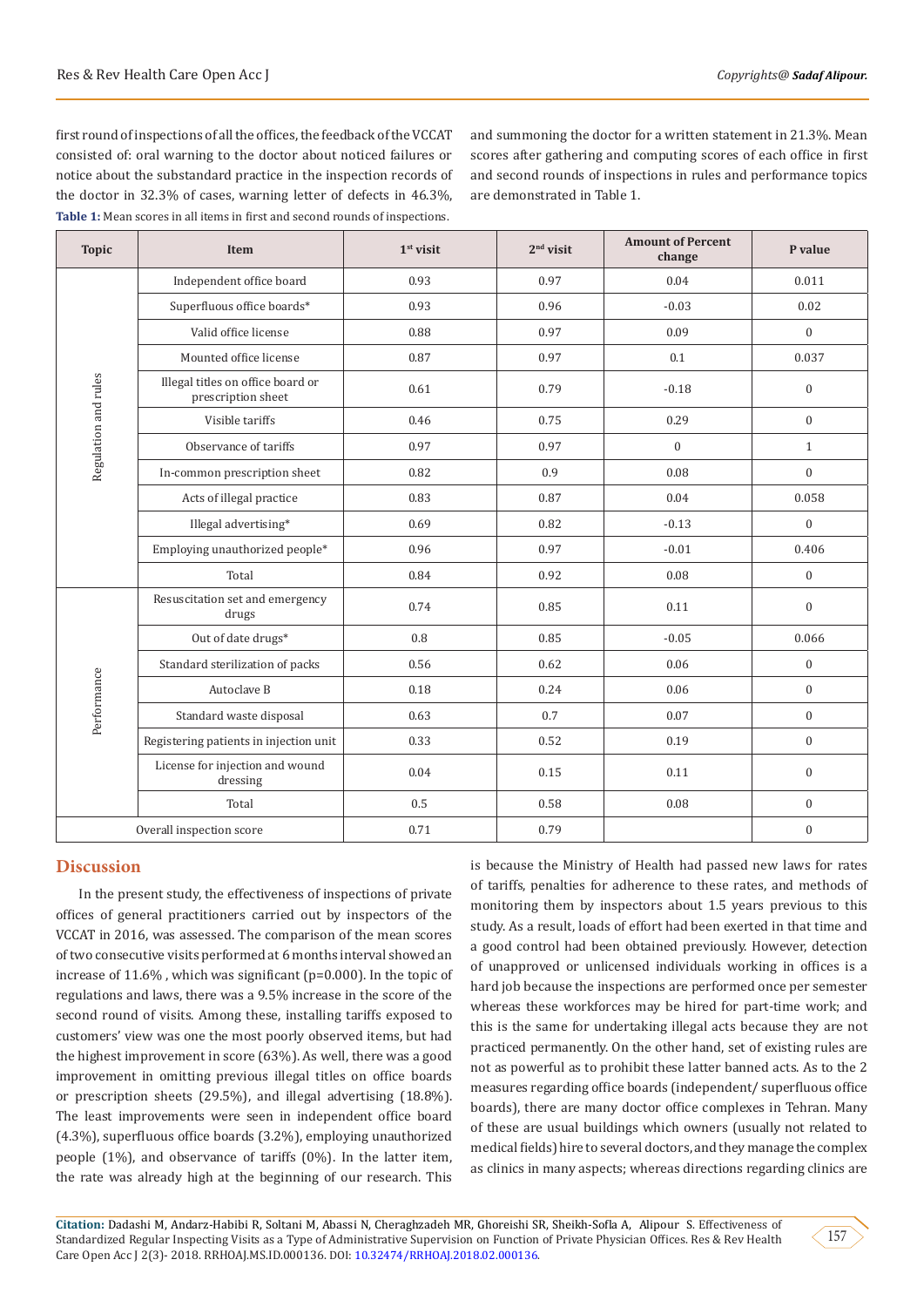not applicable to these buildings, and there are no sanctioned rules regarding office complexes. As a result, it seems that revision of present codes of practice and designation of new rules regarding office complexes would be a better option than legal and punishing tactics in approach to these items.

Many studies have evaluated the efficacy of accreditation of medical facilities on quality of care. Accreditation in this setting is a form of clinical supervision that can support or replace regular inspectors' visits. Indeed, accreditation evaluates clinical practice and guarantees higher quality of care as well as accountability [1], and the same is expected from other types of clinical supervision. Hospitals are the centers which undergo accreditation most commonly in the world, and this practice is mainly undertaken in developed countries; nonetheless several developing areas as well have inaugurated the job, and have carried out related studies. Japan won the first score for its health system accomplishments in the World Health Report 2000, while governmental evaluation of the system, despite high expenditure for health, has not been very strict. This has probably been because of the third party accreditation of hospitals which is performed by the Japan Council for Quality Health Care, which has had a very great share in the enhancement of patient safety measures and improvement of the quality of care [2].

In 1997-98, Nandraj et al carried out a survey in Mumbai, India among stakeholders of private health services to estimate their opinions about the establishment of accreditation and their proposed methods in order to assure quality of care in the face of poor supervisory structures. Centered on different motives, all participants recognized accreditation as advantageous, and they merely opted for voluntary standardized accreditation [3]. In 2008, Fadi El-Jardali et al explored the point of view of nurses about effects of accreditation on quality of care in 59 hospitals that had positively handled national accreditation programs, and found out that most of the nurses saw a positive impact for accreditation [4]. On the other hand, Sack et al used a validated questionnaire to show the rate at which patients recommend their hospital to others. They found out that although Hospital accreditation may improve quality of care in hospitals, it may not be perceived or measured as such by the patient [5]. Rates of accreditation for nonhospital and ambulatory medical settings have been investigated. For instance, only about 22% of 7327 outpatient cerebrovascular ultrasound laboratories accredited by the Intersocietal Accreditation Commission in the USA were officially accredited in 2011, albeit 40% of the cerebrovascular outpatient procedures were conducted in accredited center [6]; whereas 99.6% of the 4573 outpatient echocardiographic testing facilities accredited by the Intersocietal Accreditation Commission in the USA were under official accreditation in 2013 [7]. Assessing the perception of 2782 laboratory workers who had undergone accreditation process showed that they believed accreditation process had a positive impact on the majority of investigated criteria, and this was greater for hospital-based facilities [8]. Also, while a voluntary

accreditation program for mammography centers was offered by the American College of Radiology (ACR) in 1987, it was shown that among a representative sample, those which underwent ACR accreditation in 1992 completed "good" quality assurance practices more frequently [9]. As well, Sinicki et al demonstrated that the application of accreditation in ambulatory radiation oncology centers triggered self-evaluation and self-regulation that improved safety and quality of service in the facilities [10]. In Iran, at the present time, obligatory accreditation is followed for all the hospitals of the country, and tariffs are defined based on acquired grades. However, accreditation is not done for any other kind of health or medical center for the present in Iran, and supervising authorities have to control tightly the quality of care in the latter. This is what is carried out by the VCCAs of the medical universities, as one of the responsible authorities.

Few studies have taken place about the benefits of instituting supervision of medical centers via regular visits of the places based on specific defined criteria and checklists. Limited fairly similar works has been carried out and published in Iran. In 2005, Sarir et al from Shiraz (a large city in Iran) assessed the effect of teaching the standards of infection control to dentistry offices while supervising them in observing those standards in 270 general or specialist dentist offices. By comparing the effects in control and case groups, they showed that standards were better followed in those that had undergone teaching sessions, and continuous teaching had the best effect [11]. In 2009, Asefzadeh et al performed a research among general dentistry offices to evaluate the amount of observing legal standards in their office boards. They found out that although the size and coloring of most boards were in line with rules of the Iranian Medical Council, the term of "general dentist" was written in a small minority, and most of the boards harbored the name of one or several specialties [12]. The same authors carried out another study among offices of 60 general practitioners in Qazvin, a city of Iran, and saw that less than one third had mentioned the term of "General Practitioner" on their office boards, and most of them had written several specialties on their boards, as reminder to their patients that they mostly manage these cases. Size and coloring of most of the boards were acceptable regarding general country rules [13]. In our study, rate of avoidance of illegal titles on office boards were low before the intervention (61%), but raised significantly (to 79%) after it. In 2013, Akbari et al reviewed the obstacles and facilitators of exercising supervision over health facilities by interviewing expert inspectors in order to define factors that influenced positively the supervising visits. They concluded that providing systematic accurate training for inspectors, performance of inspecting visits by experts in each field, and appropriate support of the program by senior directors increased the effectiveness of clinical supervision [14]. In 2014, Karimi et al showed that performing "supportive" regular clinical supervision instead of suppressing and inhibitory methods resulted in more standard outcomes in the services provided by the health network of Ilam, one of the relatively deprived cities of Iran [15].